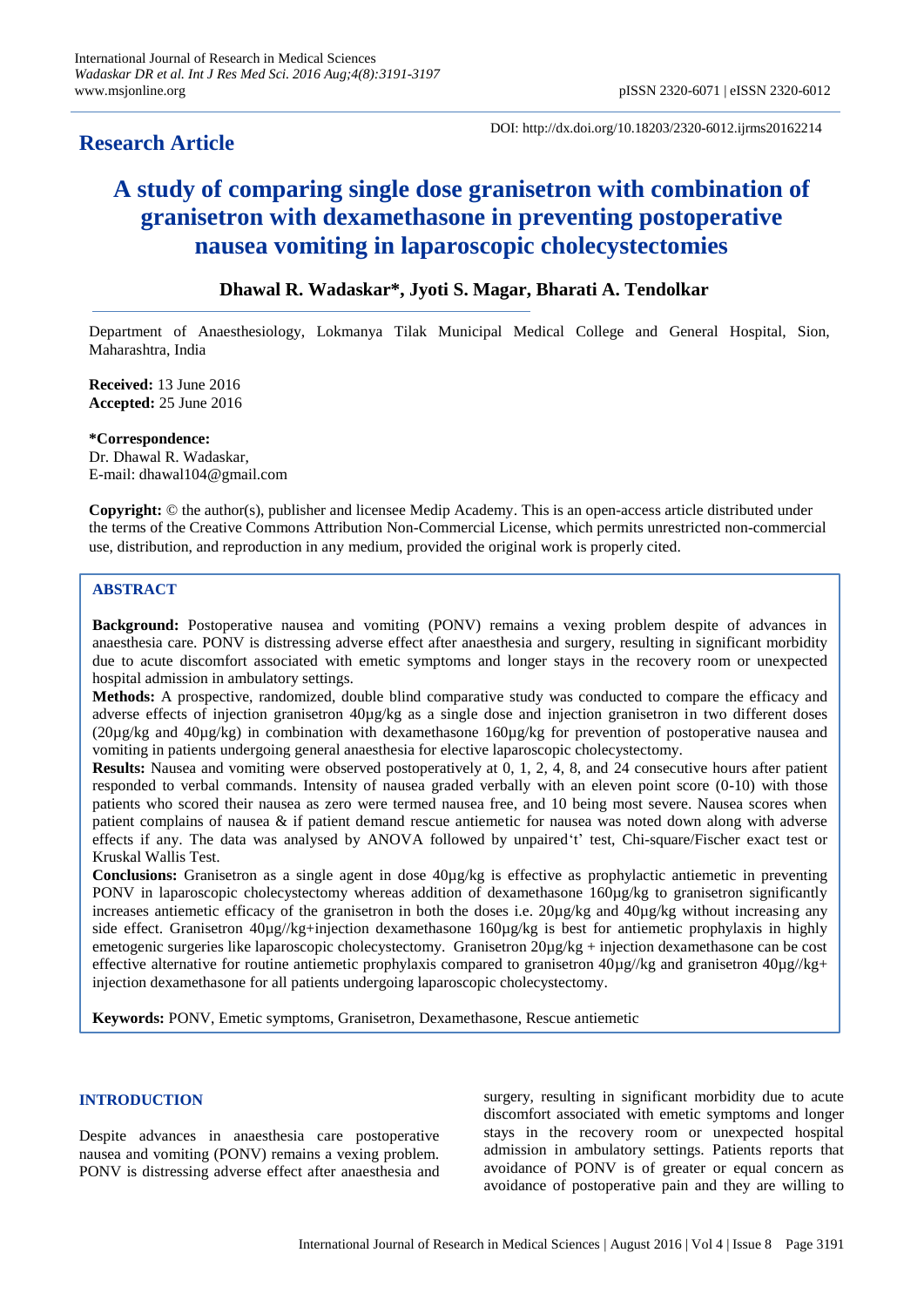spend for effective antiemesis. Untreated PONV occurs in 20-30% of the general surgical population and up to 70-80% of high risk surgical patients. Presently incidence of PONV in laparoscopic cholecystectomy is 53-72%.<sup>1-3</sup>

5-Hydroxytryptamine type  $3$  (5HT<sub>3</sub>) receptor antagonists are considered as first line therapy for PONV, because of their efficiency and safety compared with other antiemetic drugs. Currently ondansetron, granisetron, dolasetron, polanosetron are 5HT3 receptor antagonists in use. Since 1981 dexamethasone has been reported to be effective in reducing the incidence of emesis in patients undergoing chemotherapy with limited side effects. Recently dexamethasone has also been reported to be effective in reducing incidence of PONV.

In patients who are at high risk for PONV, prophylaxis with combination therapy could be an effective method, perhaps because there is no single stimulus or cause for PONV. Studies evaluating combination therapy in PONV prophylaxis generally have used conventional doses of 5 HT3 receptor antagonists and dexamethasone, but other studies suggest that smaller doses of 5HT3 receptor antagonists with conventional dexamethasone also effective in preventing PONV. Some studies with combination granisetron plus dexamethasone have demonstrated a significantly better clinical efficacy against PONV than granisetron alone but data on granisetron plus dexamethasone combination is limited especially in patients undergoing laparoscopic cholecystectomy.3,4

# **METHODS**

This is a prospective, randomized, double blinded, comparative study. A total 90 patients were allocated in to three groups of 30 patients in each. The study was approved by the ethical committee of Institutional Postgraduate Review Board.

#### *Inclusion criteria*

- Patient's age group between 15-60 years.
- American society of anaesthesiologist (ASA) class 1 and 2 patients undergoing elective laparoscopic cholecystectomy, requiring general anaesthesia with endotracheal intubation with expected duration of surgery less than 2 hours.

#### *Exclusion criteria*

- Patients on chronic steroid therapy, menstruating, pregnant, & lactating females,
- previous history of motion sickness,
- history of PONV in previous surgical procedures,
- Patients who received antiemetic 24 hours prior to surgery or had emetic episode 24 hour prior to surgery.

 Patients on drugs like tricyclic antidepressants, scopolamine, and phenothiazines.

Thirty patients were assigned to each group. Drug was selected from computer generated random number table and was prepared as study drug (1) and study drug (2). Two syringes prepared for each patient where study drug as follows (1) contained either dexamethasone 160µg/kg or saline and study drug (2) contained either granisetron 20µg/kg or granisetron 40µg/kg with each syringe had fixed volume of 5 ml. Code number were entered on the syringes and on the patient's record sheet. Grouping done as follows group G40 - Inj. granisetron 40 µg/kg; Group G20+D - Inj. granisetron 20 µg/kg+inj. dexamethasone 160µg/kg; Group G20+D - Inj. Granisetron 20 µg/kg+ Inj. dexamethasone 160µg/kg.

#### *Statistical analysis*

Patient's demographic data were analyzed with one way analysis of variance (ANOVA) and student's t test. The incidence of postoperative nausea & vomiting and the incidence of adverse events were compared with nonparametric tests  $(\chi^2)$ , Kruskall Wallis tests). A *P* value <0.05 was considered significant. All values were expressed as Mean±SD.

#### **RESULTS**

The demographic variables shown in Table 1, which could have modified the incidence of PONV like age, weight, sex, ASA status were randomized properly, and there were no significant differences among these groups. Demographic data of all three groups were comparable. Data expressed in Table 1 is calculated as Mean±SD of total values of their respective findings. A series of one way analyses of variance was conducted to examine differences in these parametric variables among three groups.

Table 2 shows patients attributes like duration of surgery, duration of anaesthesia and total intraoperative dose of propofol. As seen above all these findings have 'p' value >0.05 i.e. all of them are comparable.

#### *Nausea*

In early hours i.e. from 0-4 hours, 4 patients in G40 group had nausea while two patients in each G40+D, G20+D group had nausea which did not require antiemetic. The incidence of nausea was not statistically significant between any groups (Table 3).

In late hours i.e. from 4-24 hours, 4 patients in G40 group had nausea while only one patient in each G40+D, G20+D group had nausea which did not require antiemetic. Though clinically significant, the incidence of nausea was not statistically significant between any groups (Table 4).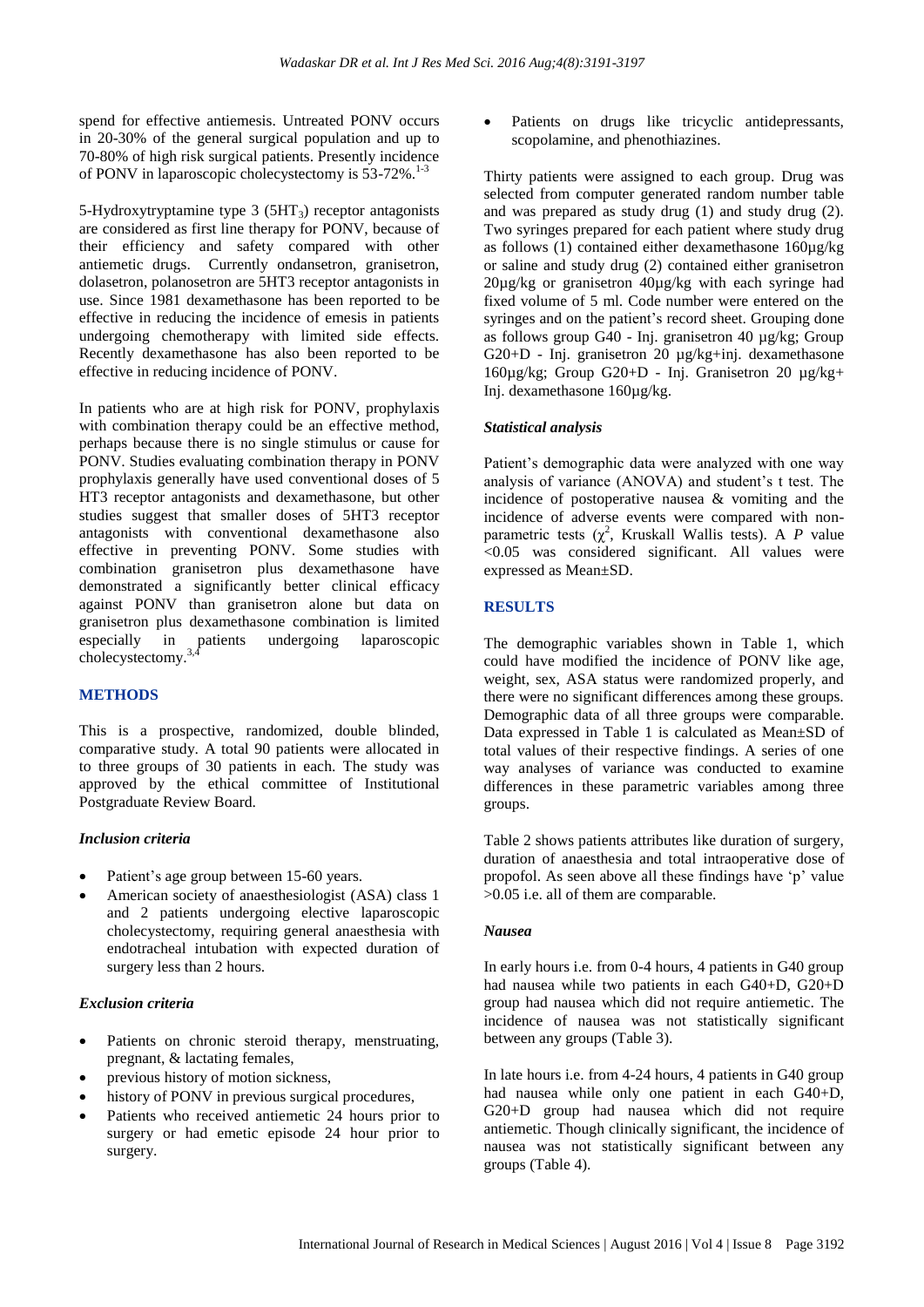# **Table 1: Patients demographic data.**

| <b>Variables</b> |        | <b>Groups (Mean±SD)</b> |                 |                |           |
|------------------|--------|-------------------------|-----------------|----------------|-----------|
|                  |        | G40                     | $G20+D$         | $G40+D$        | 'P' value |
| Age (years)      |        | $38.8 \pm 6.31$         | $40.6 \pm 7.50$ | $40.4 + 8.92$  | 0.498     |
| Weight (kg)      |        | $54.4 + 4.27$           | $53.6 + 6.22$   | $55.13 + 4.46$ | 0.505     |
| <b>Sex</b>       | Female | 20                      | 19              | 18             | >0.05     |
|                  | Male   | 10                      |                 | 12             | >0.05     |
| ASA status       |        | 28                      | 28              | 28             | >0.05     |
|                  |        |                         |                 |                | >0.05     |

 $\overline{P}$  <0.05=significant.

# **Table 2: Other patient related factor (Mean±SD).**

| <b>Attributes</b>                                     | G40               | $G20+D$            | $G40+D$        | 'P' value |
|-------------------------------------------------------|-------------------|--------------------|----------------|-----------|
| Duration of surgery (minutes)                         | $90.5 + 19.76$    | $87.9 + 15.48$     | $89.73 + 19.3$ | 0.852     |
| Duration of anaesthesia (minutes)                     | $102.3 \pm 20.03$ | $99.16 + 15.49$    | $102+18.48$    | 0.758     |
| Intraoperative total dose of<br>propofol (milligrams) | $238.33 + 43.83$  | $223.66 \pm 40.56$ | $229+30.44$    | 0.274     |

P <0.05=significant.

# *Nausea requiring rescue*

Two patients in group G40 had nausea requiring rescue antiemetic, while no patient in group G20+D and G40+D had nausea severe enough to require rescue. There was no statistical significance between the groups. Median nausea score at which patients demand rescue was 5 with range of 4 to 6 (Table 3).

One patient each in group G40, G20+D had nausea severe enough to require rescue antiemetic, while no patient in group G40+D had nausea severe enough to require rescue. There was no statistical significance between the groups. The mean nausea score at which patients demanded rescue was 5 with range of 4-6 in both G40 and G20+D groups (Table 4).

# *Vomiting*

There were 2 emetic episodes in group G40, 2 emetic episodes in group G20+D while none of the patient had emetic episodes in group G40+D and required rescue antiemetic for it. None of group showed statistically significant difference in emetic episode (Table 3).

There were 3 emetic episodes in group G40, 2 emetic episodes in group G20+D and 1 emetic episodes in group G40+D & required rescue antiemetic for it (Table 4). None of group showed statistically significant difference in emetic episode.

# *Rescue antiemetic*

Four patients in group G40, 2 patients in group G20+D but none of the patient in group G40+D required rescue antiemetic in early hours postoperatively. Difference

between the groups G40+D & G40 was statistically significant but there was no statistical significance between other groups. No patient required twice rescue antiemetic medication during 0 to 4 hours (Table 3).

Four patients in group G40, 3 patients in group G20+D and 1 patient in group G40+D required rescue antiemetic between 4-24 hours. Though difference between groups G40+D and G40 looks clinically significant, none of the group reached statistical significance. No patient required twice rescue antiemetic medication during late hours i.e. between 4 to 24 hours (Table 4).

# *Complete response*

In early hours in group G40+D 93.34% patients had complete response as compared to 86.67% patients in group G20+D and 73.33% patients of group G40 in first four hours. In first four hours, we found G40+D combination worked best. This implies that addition of dexamethasone has made a significant improvement in antiemetic effect of granisetron in both the doses in early hours postoperatively (Table 3).

In group G40+D, 93.33% patients had complete response as compared to 86.67% patients in group G20+D and 73.33% patients of group G40 in late hours i.e. from 4-24 hours. In this study we had statistically significance difference between G40+D & G40 groups for complete response. Even group G20+D had clinically improved response as compared to group G40 (Table 4).

This implies that addition of dexamethasone has made significant improvement in antiemetic effect of granisetron in both the doses in late hours.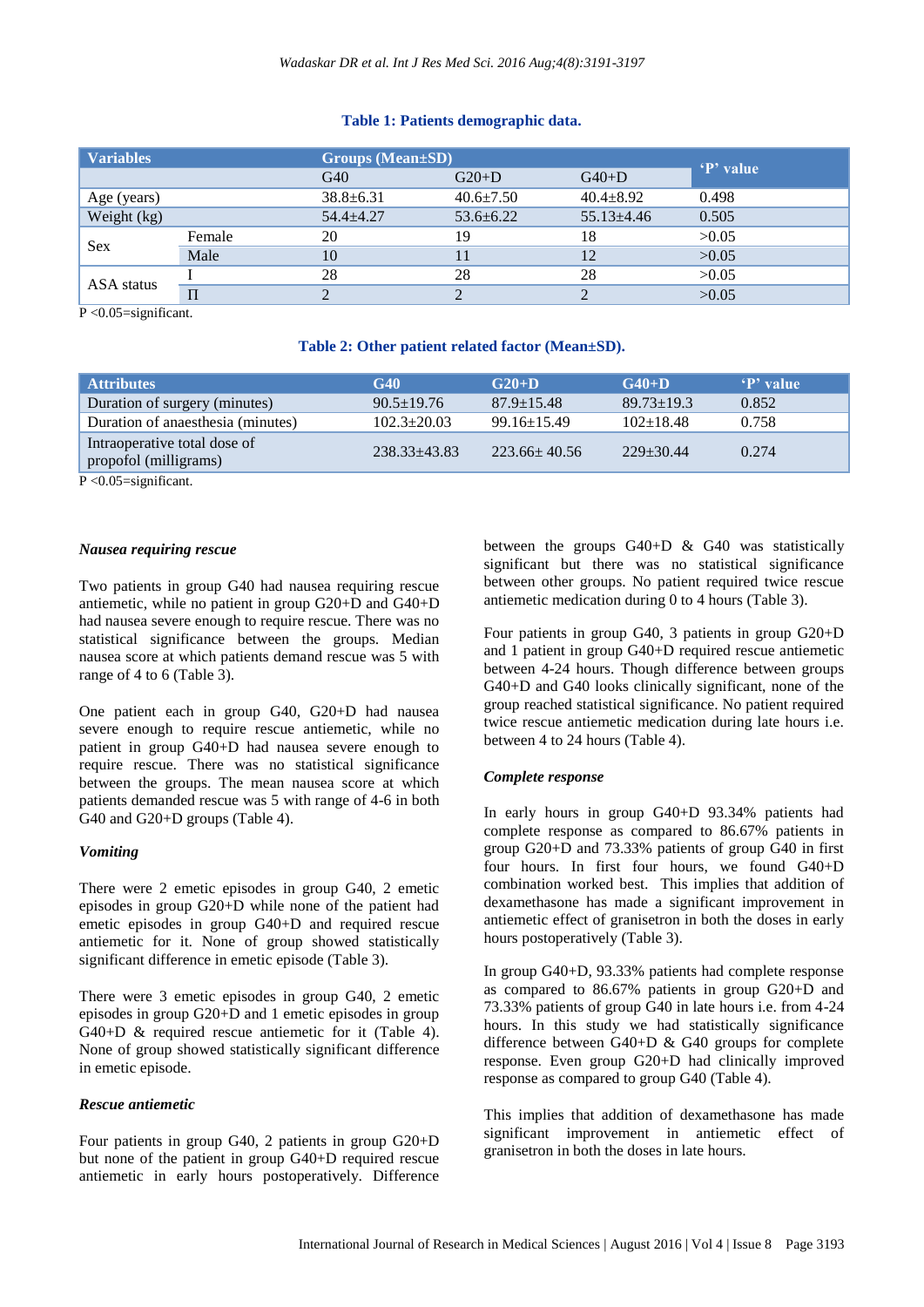The incidence of PONV during the first 24 hours after anaesthesia was significantly more in the patients who had received granisetron alone than those who had received granisetron plus dexamethasone combination ( $p<0.05$ ). The overall cumulative incidences (0-24 h) of PONV were 4 (13.33%) in group G40+D; 8 (26.67%) in group G20+D and 11 (36.66%) in group G40 groups. Difference in groups G40+D verses G40 was statistically significant (p value< $0.05$ ) but differences in groups G40+D verses G20+D and groups G20+D verses G40 though clinically significant did not reach statistical significance (Table 5).

Cumulative frequencies of rescue antiemetic required in first 24 hours were found to be 1 (3.33%) in G40+D and 5 (16.67%) in group G20+D while in group G40 it was 8 (26.67%). Thus there was statistically significant difference between group G40+D and group G40 p value <0.05, but difference in groups G40+D verses G20+D and groups G20+D verses G40 did not reach statistical significance & none of the group required rescue twice.

The incidence of total emetic episodes in first 24 hours were 1 (3.33%) in G40+D group and 4 (13.33%) G20+D while 5 (16.67%) in group G40. Difference between groups G40+D and group G40 was clinically significant but none of the values reached statistical significance.

All the above results suggest that addition of dexamethasone has definitely improved antiemetic efficacy of granisetron.

#### **Table 3: Incidence of postoperative nausea and vomiting in 0-4 hours.**

| 0-4 hours                   | Number $(\%)$ of patients |             |              | 'P' value  |            |                |
|-----------------------------|---------------------------|-------------|--------------|------------|------------|----------------|
|                             | G40                       | $G20+D$     | $G40+D$      | $G40+D$    | $G20+D$    | $G40+D$ versus |
|                             | $(n=30)$                  | $(n=30)$    | $(n=30)$     | versus G40 | versus G40 | $G20+D$        |
| Nausea                      | $4(13.33\%)$              | $2(6.6\%)$  | $2(6.6\%)$   | >0.05      | >0.05      | >0.05          |
| Nausea                      | $2(6.6\%)$                | $\theta$    | $\mathbf{0}$ | >0.05      | >0.05      | >0.05          |
| requiring rescue            |                           |             |              |            |            |                |
| Vomiting                    | $2(6.6\%)$                | $2(6.6\%)$  | $\mathbf{0}$ | >0.05      | >0.05      | >0.05          |
| Rescue                      | $4(13.33\%)$              | $2(6.6\%)$  | $\mathbf{0}$ | $0.03^*$   | >0.05      | >0.05          |
| Complete                    | 22 (73.33%)               | 26 (86.67%) | 28 (93.34%)  | $0.03*$    | >0.05      | >0.05          |
| response                    |                           |             |              |            |            |                |
| Median                      | $5(4 \text{ to } 6)$      |             |              |            |            |                |
| nausea score                |                           |             |              |            |            |                |
| requiring                   |                           |             |              |            |            |                |
| rescue                      |                           |             |              |            |            |                |
| $P \leq 0.05$ =significant. |                           |             |              |            |            |                |

#### **Table 4: Incidence of postoperative nausea and vomiting in 4-24 hours.**

|                                            | Number $(\% )$ of patients |                     |                          | 'P' value             |                       |                           |
|--------------------------------------------|----------------------------|---------------------|--------------------------|-----------------------|-----------------------|---------------------------|
| $4-24$ hrs                                 | G40<br>$(n=30)$            | $G20+D$<br>$(n=30)$ | $G40+D$<br>$(n=30)$      | $G40+D$ versus<br>G40 | $G20+D$<br>versus G40 | $G40+D$<br>versus $G20+D$ |
| Nausea                                     | $4(13.33\%)$               | $1(3.3\%)$          | $1(3.3\%)$               | >0.05                 | >0.05                 | >0.05                     |
| Nausea requiring<br>rescue                 | $1(3.3\%)$                 | $1(3.3\%)$          | $\overline{0}$           | >0.05                 | >0.05                 | >0.05                     |
| Vomiting                                   | $3(10\%)$                  | $2(6.6\%)$          | $1(3.3\%)$               | >0.05                 | >0.05                 | >0.05                     |
| Rescue                                     | $4(13.33\%)$               | $3(10\%)$           | $1(3.3\%)$               | 0.16                  | >0.05                 | >0.05                     |
| Complete<br>response                       | 22 (73.33%)                | 26 (86.67%)         | 28 (93.34%)              | $0.03*$               | 0.19                  | 0.38                      |
| Median nausea<br>score requiring<br>rescue | 5(4 to 6)                  | 5(4 to 6)           | $\overline{\phantom{a}}$ |                       |                       |                           |

P<0.05=significant.

#### *Adverse effects*

There were no significant differences in incidence of adverse effects between the groups and overall incidence of adverse effects was found to be low. One patient in group G20+D had one episode of bradycardia intraoperatively this may be because patient was already having heart rate towards lower side and additive effect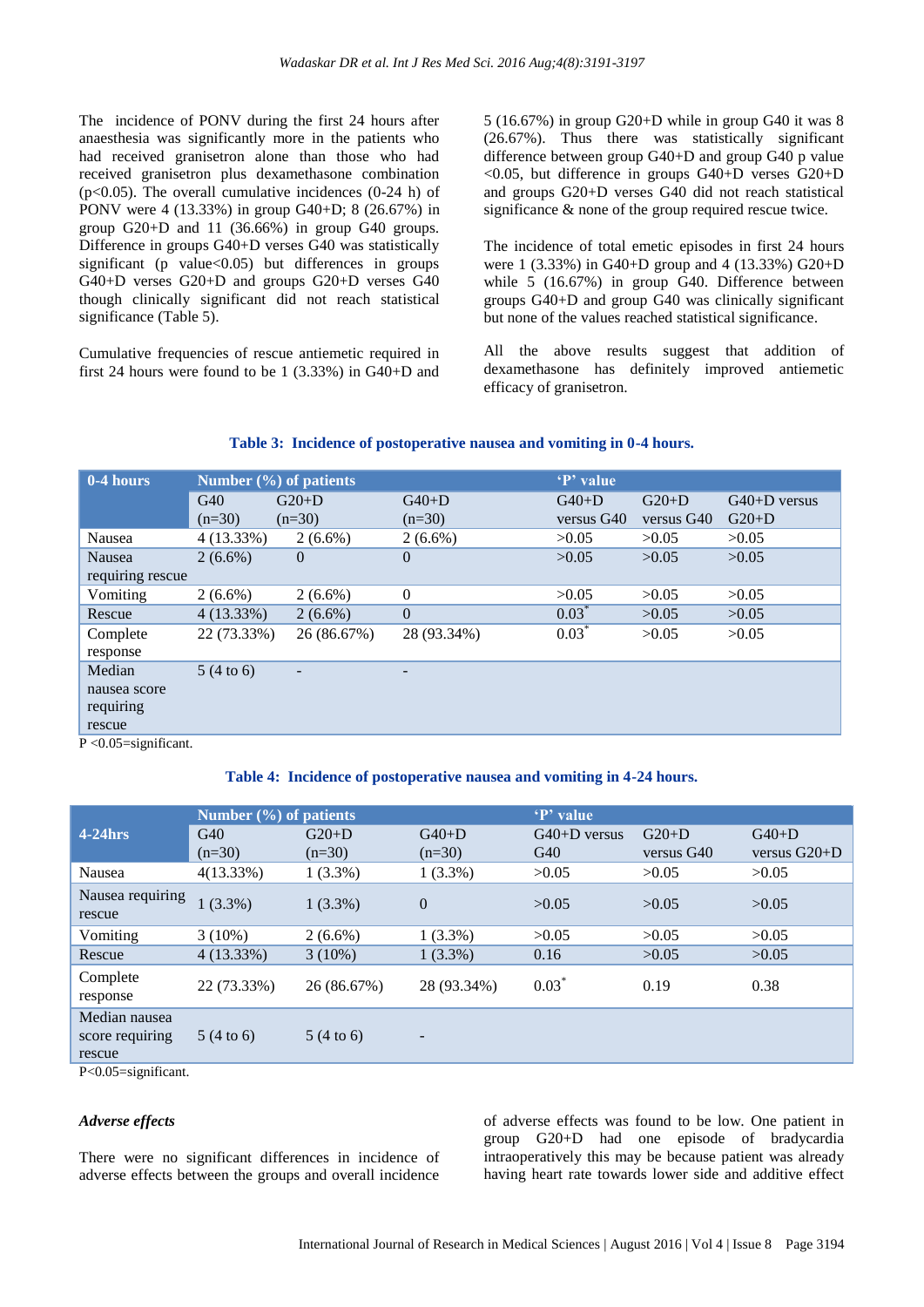of injection propofol. Bradycardia is not a known side effect of either granisetron or dexamethasone and bradycardia did not follow administration of study drug. Addition of dexamethasone improved antiemetic efficacy of granisetron, as granisetron 40 µg/kg+injection dexamethasone worked best of all three groups and results of G20+D group were clinically better than G40 group though could not be proven statistically. Addition of dexamethasone did not increase incidence of side effects compared to granisetron alone group (Table 6).

All patients were monitored intra and postoperatively for heart rate and blood pressure, but no patient developed significant bradycardia or hypotension in all three groups and all patients were hemodynamically stable.

#### **Table 5: Cumulative frequencies of PONV, rescue, and emetic episodes in 24 hours.**

| $\vert$ 0-24 hours            | Number $(\% )$ of patients |               |               | 'P' value  |            |                |
|-------------------------------|----------------------------|---------------|---------------|------------|------------|----------------|
|                               | $G40(n=30)$                | $G20+D(n=30)$ | $G40+D(n=30)$ | $G40+D$    | $G20+D$    | $G40+D$ Versus |
|                               |                            |               |               | versus G40 | Versus G40 | $G20+D$        |
| PONV 24 hours                 | $11(36.66\%)$              | 8 (26.67%)    | $4(13.33\%)$  | $0.03^*$   | 0.40       | 0.19           |
| Rescue 24 hours               | 8(26.67%)                  | 5(16.67%)     | $1(3.3\%)$    | $0.03*$    | 0.34       | 0.08           |
| Emetic episode in<br>24 hours | 5(16.67%)                  | $4(13.33\%)$  | $1(3.3\%)$    | >0.05      | 0.19       | 0.16           |

P<0.05=significant.

# **Table 6: Adverse effects.**

| $\vert$ 0-24 h | $G40+D$    | $G20+D$    | G40        |
|----------------|------------|------------|------------|
| Headache       | $1(3.3\%)$ | $1(3.3\%)$ | $1(3.3\%)$ |
| Dizziness      | $(3.3\%)$  |            | $1(3.3\%)$ |
| Constipation   |            |            |            |
| Myalgia        |            |            |            |
| Bradycardia    |            | $1(3.3\%)$ |            |

#### **DISCUSSION**

PONV are frequent and unpleasant symptoms following general anaesthesia. Some patients view PONV as being more debilitating than operative procedure itself. Persistent PONV can cause tension on suture line, venous hypertension, increase bleeding under skin flaps, esophageal rupture and even expose patient to increase risk of pulmonary aspiration of vomitus if airway reflexes are depressed due to residual anaesthetic dosage in body.<sup>6</sup>

Propofol has been shown to reduce incidence of emesis in patients undergoing general anaesthesia but the exact mechanism for this action is unknown.<sup>7</sup>

Steroids (like dexamethasone methylprednisolone), cannabinoids (nabilone) and NK1 receptor antagonists (like aprepitant) are other drugs used for prevention and treatment of chemotherapy induced nausea/vomiting.<sup>8</sup> Granisetron is shown to be effective in preventing chemotherapy induced nausea and vomiting.<sup>9</sup>

Studies done by Fujii Y et al demonstrated that granisetron is superior to metoclopramide in prevention of PONV after general anaesthesia and optimum antiemetic dose is  $40\mu\text{g/kg}$  intravenously.<sup>10-13</sup>

Mikawa K studied antiemetic efficacy of prophylactic granisetron in patients posted for gynaecologic surgery. They demonstrated 83%, 78%, and 20% complete response in granisetron 20µg/kg and 40µg/kg and placebo groups respectively and granisetron treated patients experienced significantly fewer emetic episodes as compared to saline treated patients.<sup>14</sup>

Wilson AJ studied the antiemetic effects of granisetron in abdominal and gynaecological surgeries with different doses.<sup>15</sup> They demonstrated that granisetron in 1.0 and 3.0 mg doses provide effective prophylaxis against vomiting as compared to placebo.

In present study incidence of nausea was 4 (13%), 2 (6.6%) and 2 (6.6%) in first 4 hours and 4 (13%), 1 (3.3%) and 1 (3.3%) in next 20 hours in G40, G20+D, G40+D groups respectively. The incidence between monotherapy group and combination groups though look clinically significant did not reach statistical significance between any groups.

Similarly in present study it was found that for moderate to severe nausea, 2 (6.6%), 0 (0%), 0 (0%) patients in first 4 hour and 1 (3.3%), 1 (3.3%), 0 (0%) in next 20 hours demanded rescue in G40, G20+D and G40+D group respectively and mean nausea score at time of rescue was 5 with a range of 4 to 6.

These results were comparable with incidence of nausea in studies done by Fujii Y in middle ear surgery i.e. 4 (10%), 1 (3%) in first 0-3 hour and 4 (10%), 1 (3%) in next 24 hour for granisetron 40µg/kg and granisetron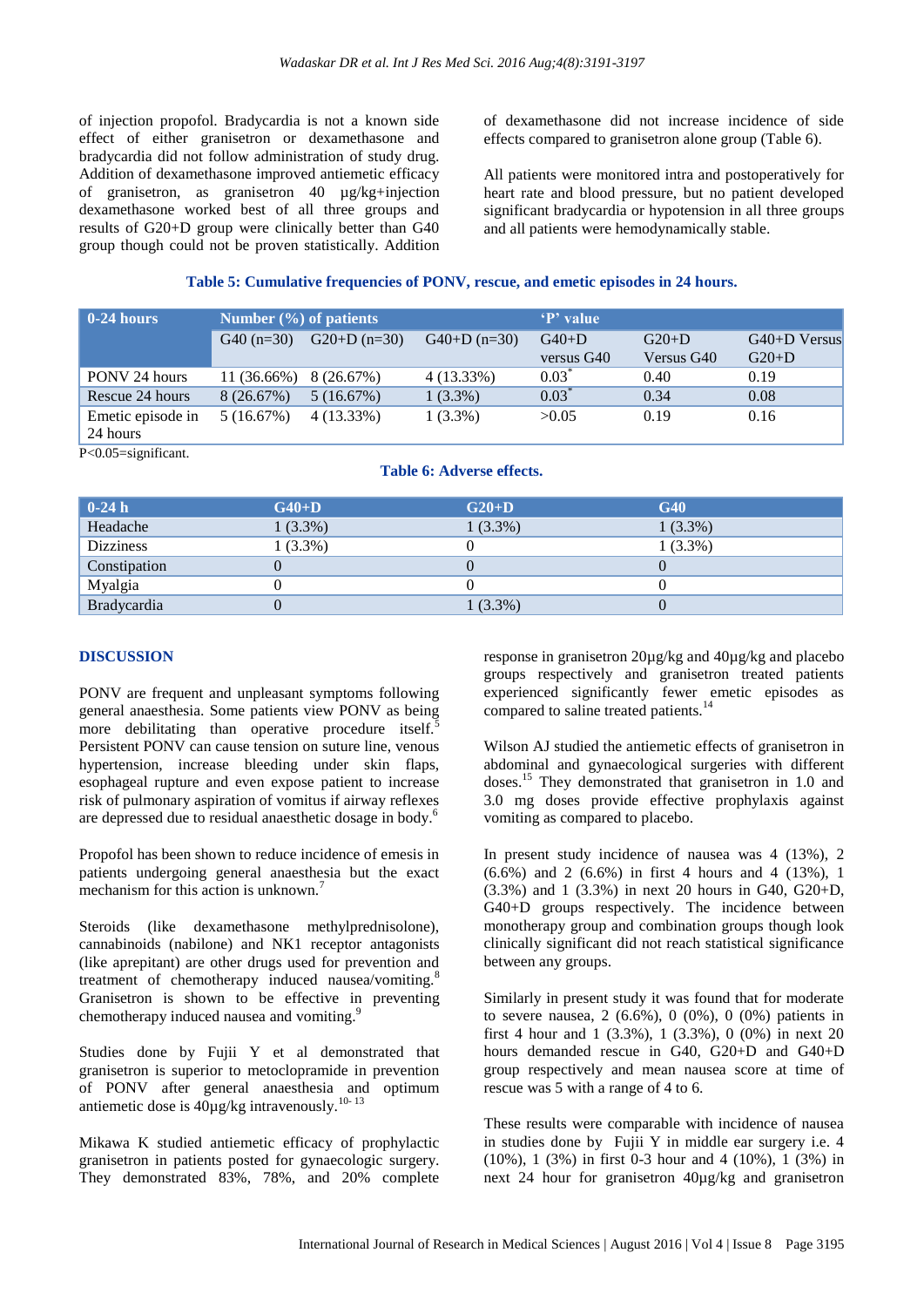$40\mu g/kg +$ dexamethasone  $160\mu g/kg$  respectively.<sup>16</sup> Fujii Y did another study in women undergoing gynaecological surgery and found similar incidence for nausea in 24 hour, 13% and 4% in group G40 and G40+D respectively.<sup>17</sup> Similar incidence of nausea was found in study done by Biswas & Rudra i.e.  $6(10\%)$ ,  $1(3\%)$  in first 4 hour and 5  $(8\%)$ , 2  $(3\%)$  in next 24 hours for granisetron 40µg/kg and granisetron 40µg/kg+ dexamethasone 8mg combination respectively.<sup>18</sup>

In our study 2 (6.6%), 2 (6.6%), 0 (0%) patient in first 4 hour and 3 (10%), 2 (6.6%), 1 (3.3%) patient in next 20 hour developed vomiting in G40, G20+D & G40+D groups respectively. There was no statistical significance between any groups for incidence of vomiting, both in early as well as late hours postoperatively.

In our study, we found no statistically significant difference between any group and clinically best results was seen with combination of dexamethasone with granisetron 40µg/kg. Granisetron even in reduced dose i.e. 20µg/kg in combination with dexamethasone had clinically better anti-vomiting effect compared to granisetron 40µg/kg alone. This suggests that combination of dexamethasone increases efficacy of granisetron in both the doses.

The present results were comparable with study done by Fujii Y in which incidence of vomiting was 3 (8%), 1 (3%) in first 3 hour and 3 (8%), 1 (3%) in next 21 hour, in G40 and G40+D groups respectively.<sup>16</sup> In present study results were also comparable with study done by Biswas et al, who had incidence of vomiting as, 4 (7%), 1 (2%) in first 4 hour and 5 (8%), 2 (3%) in next 20 hour in G40 and G40+D groups respectively.<sup>18</sup>

# **CONCLUSION**

Granisetron as a single agent in dose 40µg/kg is effective as prophylactic antiemetic in preventing PONV in laparoscopic cholecystectomy which is supposed to be highly emetogenic surgery. Addition of dexamethasone 160µg/kg to granisetron significantly increases antiemetic efficacy of the granisetron in both the doses i.e. 20µg/kg and 40µg/kg without increasing side effect profile. Granisetron 40µg//kg+injection dexamethasone 160µg/kg is best for antiemetic prophylaxis in highly emetogenic surgeries like laparoscopic cholecystectomy, in patients with high risk factors like history of motion sickness, previous history of PONV and especially in day care surgeries, even though it is more costly than G40 and G20+D groups. Granisetron 20µg/kg+injection dexamethasone can be cost effective alternative for routine antiemetic prophylaxis compared to granisetron  $40\mu\text{g}/\text{kg}$  and granisetron  $40\mu\text{g}/\text{kg}$ +injection dexamethasone for all patients undergoing laparoscopic cholecystectomy.

*Funding: No funding sources Conflict of interest: None declared Ethical approval: The study was approved by the Institutional Ethics Committee*

# **REFERENCES**

- 1. Gan TJ, Meyer TA, Apfel CC. Society for ambulatory anaesthesia guidelines for the management of postoperative nausea and vomiting. Anaesthesia Analgesia. 2007;105:1615-28.
- 2. Wang JJ, Ho ST, Yen YH. Small dose dexamethasone reduces nausea and vomiting after laparoscopic cholecystectomy: A comparison of tropisetron with saline. Anaesthesia Analgesia. 2002;95:229-32.
- 3. Sanchez-Ledesma MJ, Lopez-Olaondo L, Pueyo FJ, Carrascosa F, A Ortega. A comparison of three antiemetic combinations for the prevention of postoperative nausea and vomiting. Anaesthesia Analgesia. 2002;95:1590-5.
- 4. Thomas R, Jones N. Prospective randomized double blind comparative study of dexamethasone, ondansetron, and ondansetron plus dexamethasone as prophylactic antiemetic therapy in patients undergoing day-case gynaecological surgery. British Journal of Anaesthesia. 2001;87:588-92.
- 5. Eberhart LHJ, Mauch M, Morin AM, Wulf H, Geldner G. Impact of a multimodal antiemetic prophylaxis on patient satisfaction in high-risk patients for postoperative nausea and vomiting. Anaesthesia. 2002;57:1022-7.
- 6. Gan TJ. Risk factors for postoperative nausea & vomiting. Anaesthesia Analgesia. 2006;102:1884- 98.
- 7. Myles PS, Hendrata M, Benett AM, Langley M, Buckland MR. PONV: Propofol or Thiopentone: Does choice of induction agent affect outcome? Anaesthesia & Intensive Care. 1996;24:355-9.
- 8. Hindle AT. A recent development in the physiology and pharmacology of 5HT3. British Journal of Anaesthesia. 1994;73:397-407.
- 9. Mark J, Paul J Hasketh, Somerfield MR, Feyer P, Snow RC, et al. American society of clinical oncology, guideline for antiemetics in oncology update. 2006;24:2932-47.
- 10. Fuji Y, Tanaka H, Toyooka H. Reduction of postoperative nausea and vomiting with granisetron. Canadian Journal of Anaesthesia. 1994;41:291-4.
- 11. Fuji Y, Tanaka H, Toyooka H. Optimal antiemetic dose of granisetron for preventing postoperative nausea and vomiting. Canadian Journal of Anaesthesia. 1994;41:794-7.
- 12. Fuji Y, Tanaka H, Toyooka H. Effective dose of granisetron for preventing postoperative emesis in children. Canadian Journal of Anaesthesia. 1996;43:660-4.
- 13. Fuji Y, Tanaka H, Toyooka H. Granisetron in the prevention of nausea and vomiting after middle-ear